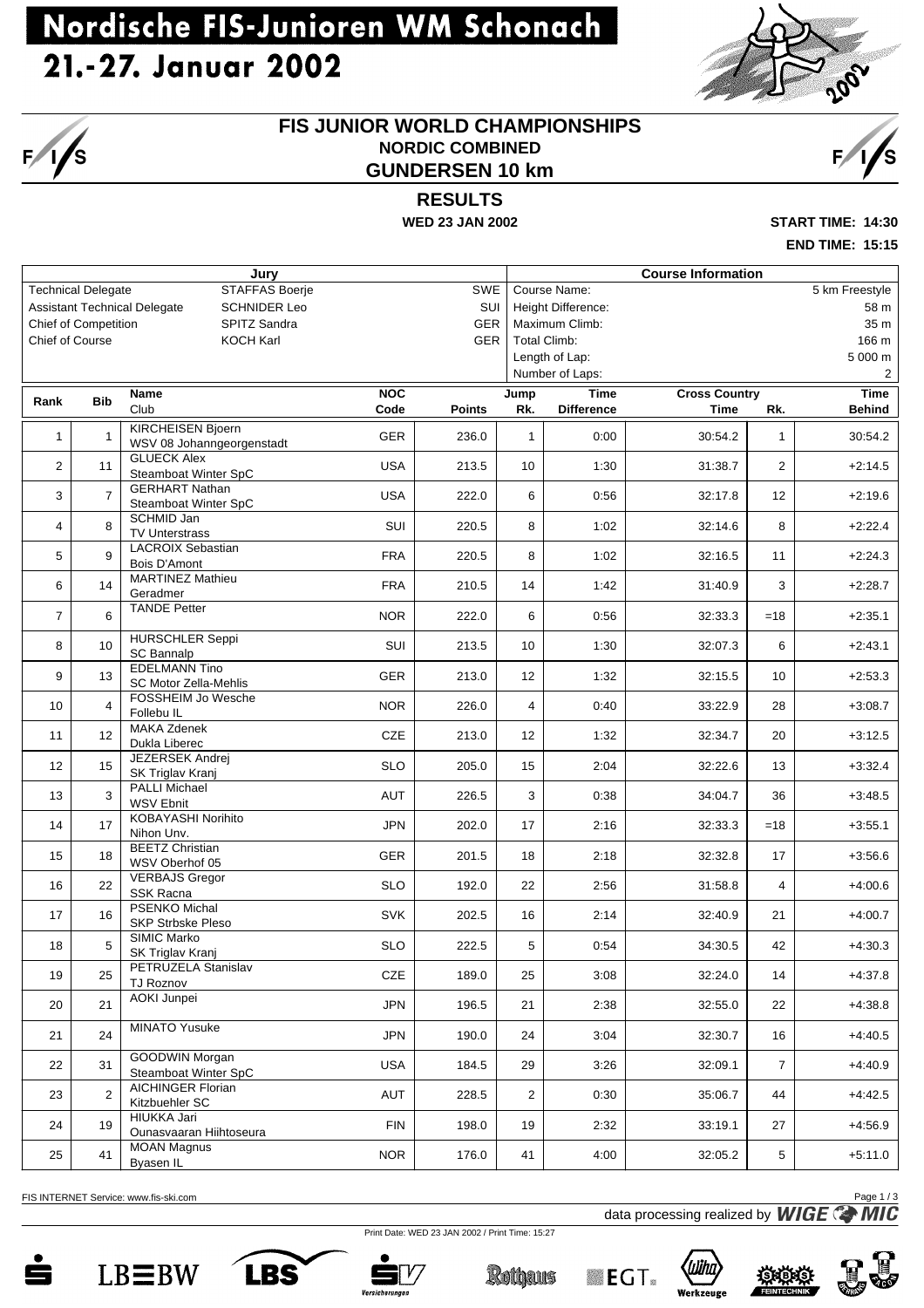# Nordische FIS-Junioren WM Schonach 21.-27. Januar 2002



#### **FIS JUNIOR WORLD CHAMPIONSHIPS NORDIC COMBINED GUNDERSEN 10 km**



**RESULTS**

**WED 23 JAN 2002 START TIME: 14:30**

**END TIME: 15:15**

| Rank | <b>Bib</b> | <b>Name</b><br>Club                                | <b>NOC</b><br>Code<br><b>Points</b> |       | <b>Time</b><br>Jump<br>Rk.<br><b>Difference</b> |      | <b>Cross Country</b><br>Time | Rk. |               |  |
|------|------------|----------------------------------------------------|-------------------------------------|-------|-------------------------------------------------|------|------------------------------|-----|---------------|--|
| 26   | 37         | <b>SCHEIBER Guido</b><br><b>WSV Vomp</b>           | <b>AUT</b>                          | 180.5 | 37                                              | 3:42 | 32:25.0                      | 15  | $+5:12.8$     |  |
| 27   | 40         | <b>OESTVIK Mathias</b><br>Bossmo & Yttern          | <b>NOR</b>                          | 177.0 | 40                                              | 3:56 | 32:15.4                      | 9   | $+5:17.2$     |  |
| 28   | 20         | <b>BRANKOVIC Anze</b><br>SK Triglav Kranj          | <b>SLO</b>                          | 197.0 | 20                                              | 2:36 | 33:58.9                      | 34  | $+5:40.7$     |  |
| 29   | 29         | <b>TASANE Vahur</b><br>Nomme Ski Club              | <b>EST</b>                          | 184.5 | 29                                              | 3:26 | 33:23.5                      | 29  | $+5:55.3$     |  |
| 30   | 46         | VODSEDALEK Jan<br>Dukla Liberec                    | <b>CZE</b>                          | 174.5 | 46                                              | 4:06 | 32:55.3                      | 23  | $+6:07.1$     |  |
| 31   | 44         | <b>KAEHKOENEN Ville</b><br>Ounasvaaran Hiihtoseura | <b>FIN</b>                          | 175.5 | 44                                              | 4:02 | 33:02.2                      | 24  | $+6:10.0$     |  |
| 32   | 27         | JOHNSON Ethan<br>Steamboat Winter SpC              | <b>USA</b>                          | 187.5 | 27                                              | 3:14 | 33:51.4                      | 32  | $+6:11.2$     |  |
| 33   | 23         | <b>MENZ Christoph</b><br>SC Motor Zella-Mehlis     | <b>GER</b>                          | 191.0 | 23                                              | 3:00 | 34:19.2                      | 41  | $+6:25.0$     |  |
| 34   | 39         | <b>MUNARI Daniele</b><br>G.S. Fiamme Gialle        | ITA                                 | 179.5 | 39                                              | 3:46 | 33:48.7                      | 30  | $+6:40.5$     |  |
| 35   | 32         | <b>GANTENBEIN Tobias</b><br><b>RG Churfirsten</b>  | SUI                                 | 184.5 | 29                                              | 3:26 | 34:12.6                      | 39  | $+6:44.4$     |  |
| 36   | 30         | <b>LAITINEN Markus</b><br>Lahden Hiihtoseura       | <b>FIN</b>                          | 184.5 | 29                                              | 3:26 | 34:14.1                      | 40  | $+6:45.9$     |  |
| 37   | 36         | <b>MASLENNIKOV Sergej</b>                          | <b>RUS</b>                          | 181.0 | 36                                              | 3:40 | 34:00.7                      | 35  | $+6:46.5$     |  |
| 38   | 42         | <b>HOLLENSTEIN Michael</b><br><b>Bachtel</b>       | SUI                                 | 176.0 | 41                                              | 4:00 | 33:51.0                      | 31  | $+6:56.8$     |  |
| 39   | 50         | <b>HARRIS Wesley</b><br>Altius Nordic SC           | CAN                                 | 165.5 | 50                                              | 4:42 | 33:11.7                      | 25  | $+6:59.5$     |  |
| 40   | 45         | <b>LAHEURTE Maxime</b>                             | <b>FRA</b>                          | 175.5 | 44                                              | 4:02 | 33:53.4                      | 33  | $+7:01.2$     |  |
| 41   | 51         | <b>HLUBUCEK Petr</b><br><b>LSK Lomnice</b>         | <b>CZE</b>                          | 165.0 | 51                                              | 4:44 | 33:18.7                      | 26  | $+7:08.5$     |  |
| 42   | 28         | <b>KAFKA Filip</b><br><b>SKP Strbske Pleso</b>     | <b>SVK</b>                          | 185.5 | 28                                              | 3:22 | 35:15.1                      | 47  | $+7:42.9$     |  |
| 43   | 43         | TAKAO Kohei                                        | <b>JPN</b>                          | 176.0 | 41                                              | 4:00 | 34:39.6                      | 43  | $+7:45.4$     |  |
| 44   | 53         | ZAPOTOCZNY Grzegorz                                | POL                                 | 153.5 | 53                                              | 5:30 | 34:04.9                      | 37  | $+8:40.7$     |  |
| 45   | 47         | <b>GUBIN Sergej</b>                                | <b>RUS</b>                          | 169.5 | 47                                              | 4:26 | 35:09.0                      | 45  | $+8:40.8$     |  |
| 46   | 34         | <b>JOUTJAERVI Antti</b><br>Kouvolan Hiihtoseura    | <b>FIN</b>                          | 182.5 | 34                                              | 3:34 | 36:12.8                      | 50  | $+8:52.6$     |  |
| 47   | 49         | <b>PALIDER Gustav</b><br>SKP Strbske Pleso         | <b>SVK</b>                          | 166.0 | 49                                              | 4:40 | 35:10.7                      | 46  | $+8:56.5$     |  |
| 48   | 26         | ZYGMONTOWICZ Jozef<br>TS Wisla Zakopane            | POL                                 | 188.0 | 26                                              | 3:12 | 36:47.7                      | 53  | $+9:05.5$     |  |
| 49   | 38         | MICHIELLI Guiseppe<br><b>SC Monte Lussari</b>      | <b>ITA</b>                          | 180.0 | 38                                              | 3:44 | 36:22.5                      | 51  | $+9:12.3$     |  |
| 50   | 33         | <b>NIKIEL Bartlomiej</b><br>WKS Zakopane           | POL                                 | 183.0 | 33                                              | 3:32 | 36:47.5                      | 52  | $+9:25.3$     |  |
| 51   | 52         | <b>GIANESINI Roberto</b><br>U.S. Asiago            | <b>ITA</b>                          | 164.0 | 52                                              | 4:48 | 36:02.6                      | 49  | $+9:56.4$     |  |
| 52   | 56         | LEETOJA Vaiko                                      | <b>EST</b>                          | 97.5  | 56                                              | 9:14 | 34:05.9                      | 38  | ** +12:25.7   |  |
| 53   | 54         | SOBOLEV Ivan<br>RSVSM Raubitschi                   | <b>BLR</b>                          | 116.0 | 54                                              | 8:00 | 35:20.0                      | 48  | ** $+12:25.8$ |  |
| 54   | 48         | <b>ANISIMOV Maksim</b><br>RSVSM Raubitschi         | <b>BLR</b>                          | 168.0 | 48                                              | 4:32 | 39:51.3                      | 55  | $+13:29.1$    |  |

FIS INTERNET Service: www.fis-ski.com

data processing realized by **WIGE** Page 2 / 3

Print Date: WED 23 JAN 2002 / Print Time: 15:27



i∕s







**Rothaus**